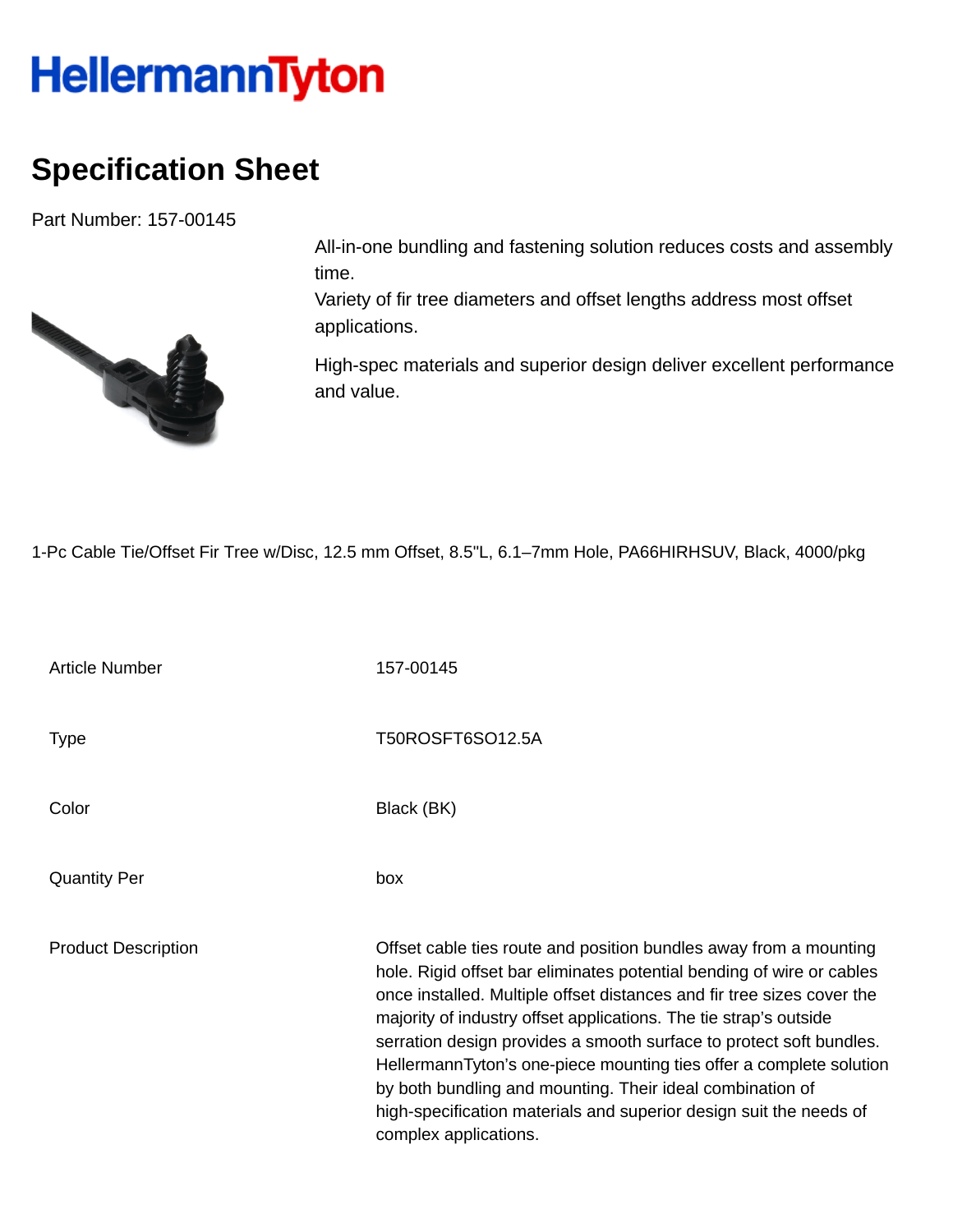| <b>Short Description</b>              | 1-Pc Cable Tie/Offset Fir Tree w/Disc, 12.5 mm Offset, 8.5"L,<br>6.1-7mm Hole, PA66HIRHSUV, Black, 4000/pkg |
|---------------------------------------|-------------------------------------------------------------------------------------------------------------|
| <b>Global Part Name</b>               | T50ROSFT6SO12.5A-PA66HIRHSUV-BK                                                                             |
|                                       |                                                                                                             |
| Minimum Tensile Strength (Imperial)   | 50.0                                                                                                        |
| Minimum Tensile Strength (Metric)     | 225.0                                                                                                       |
| Length L (Imperial)                   | 8.5                                                                                                         |
| Length L (Metric)                     | 215.9                                                                                                       |
| Offset Length (Imperial)              | 0.49                                                                                                        |
| <b>Offset Length (Metric)</b>         | 12.5                                                                                                        |
| <b>Fixation Method</b>                | Fir Tree                                                                                                    |
| <b>Identification Plate Position</b>  | none                                                                                                        |
| Releasable Closure                    | No                                                                                                          |
| Width W (Imperial)                    | 0.19                                                                                                        |
| Width W (Metric)                      | 5.1                                                                                                         |
| <b>Bundle Diameter Min (Imperial)</b> | 0.08                                                                                                        |
| <b>Bundle Diameter Min (Metric)</b>   | 2.0                                                                                                         |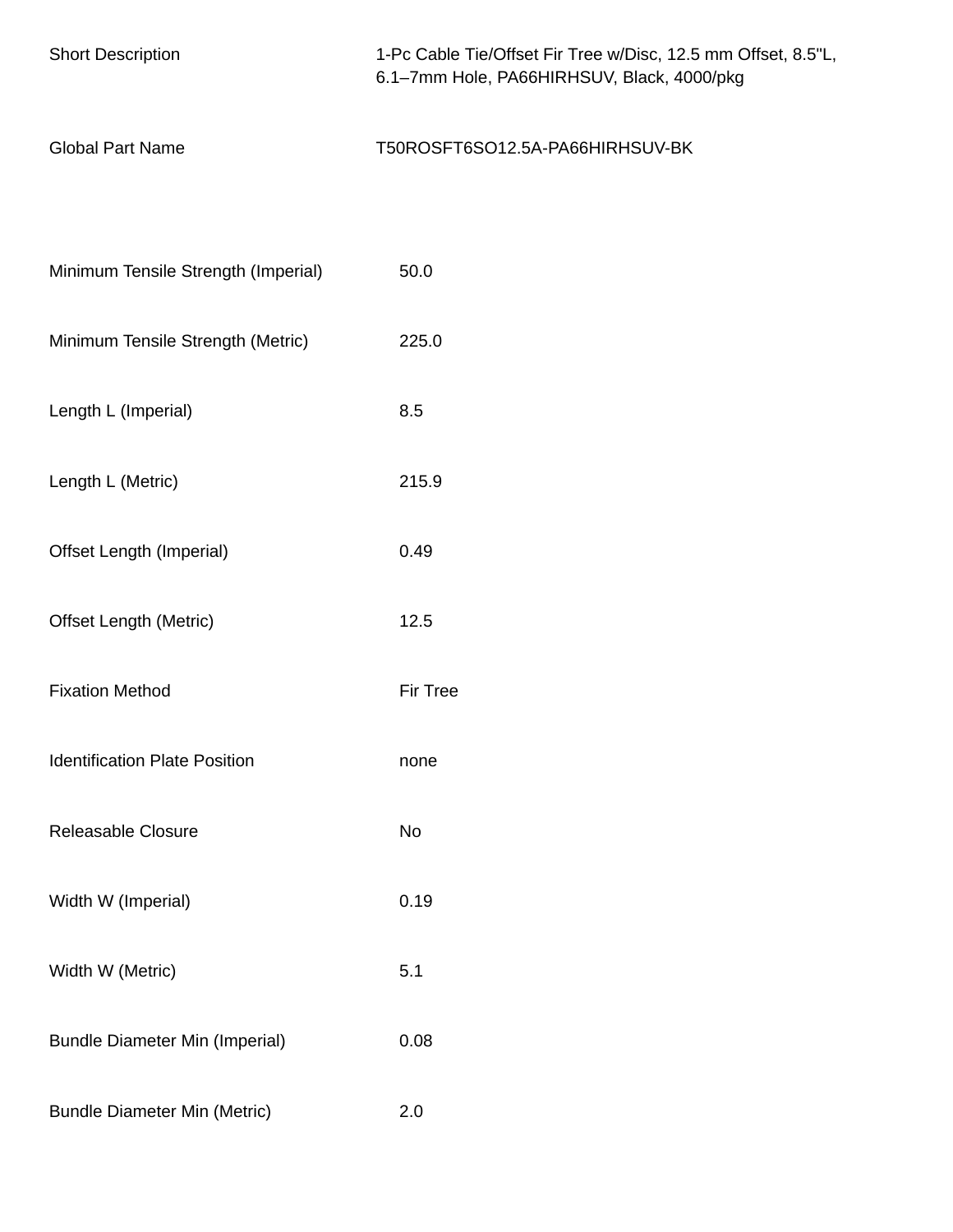| <b>Bundle Diameter Max (Imperial)</b>   | 1.97                             |
|-----------------------------------------|----------------------------------|
| <b>Bundle Diameter Max (Metric)</b>     | 50.0                             |
| Height H (Imperial)                     | 0.87                             |
| Height H (Metric)                       | 22.10                            |
| Panel Thickness Min (Imperial)          | 0.02                             |
| Panel Thickness Max (Imperial)          | 0.26                             |
| Panel Thickness Min (Metric)            | 0.60                             |
| Panel Thickness Max (Metric)            | 6.65                             |
| Mounting Hole Diameter D (Imperial)     | $0.24 - 0.28$ ";0.24 - 0.26      |
| Mounting Hole Diameter D (Metric)       | 6.1 - 7.0 mm 6.35 mm (hexagonal) |
| Mounting Hole Diameter D Min (Imperial) | 0.24                             |
| Mounting Hole Diameter D Max (Imperial) | $0.28$ ";0.26                    |
| Mounting Hole Diameter D Max (Metric)   | 7.0                              |
| Disc Diameter (Metric)                  | 15.0                             |
| Disc Diameter (Imperial)                | 0.59                             |